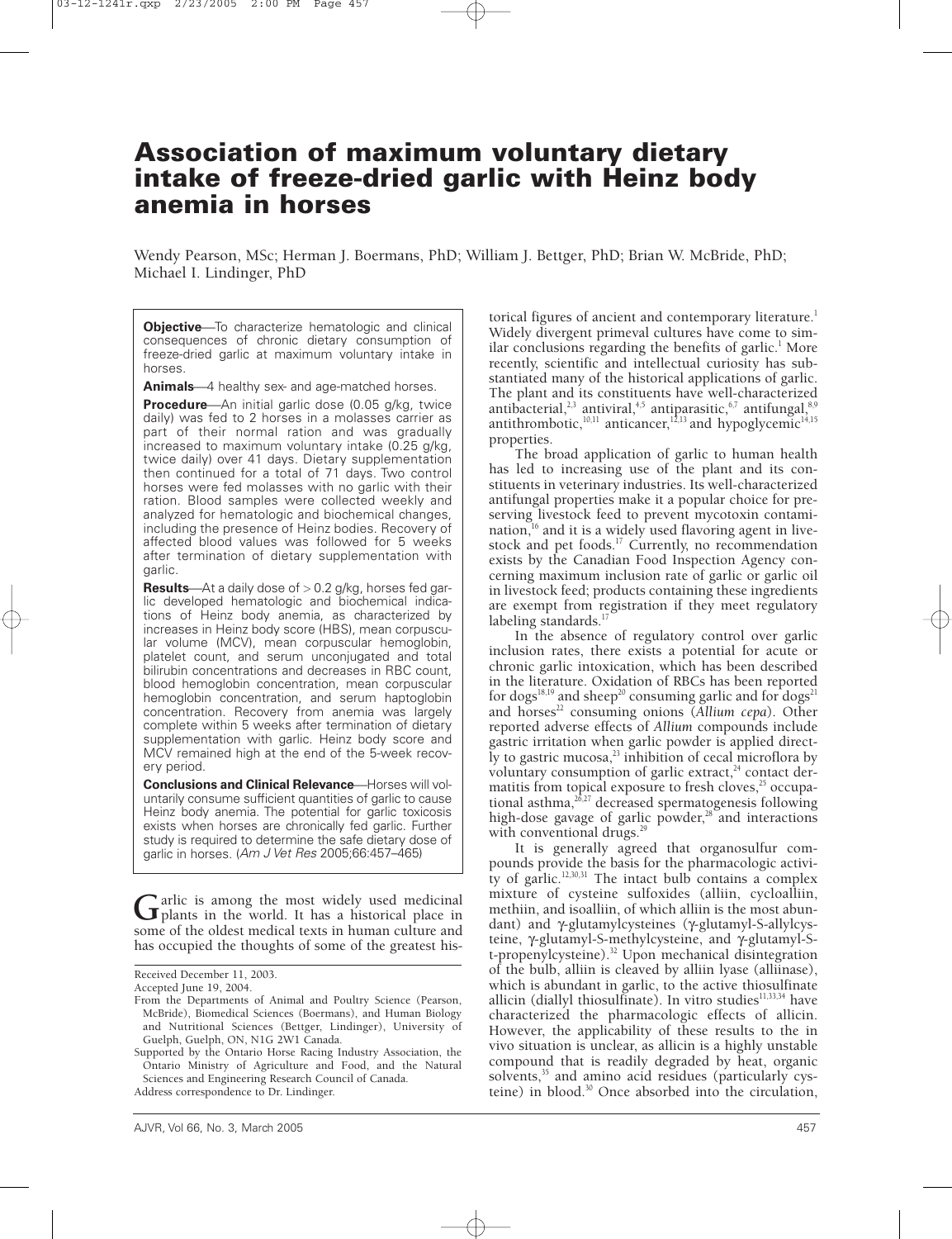allicin is rapidly metabolized to allyl mercaptan through a series of metabolites, including a mixture of monosulfides; diallyl-disulfide, -trisulfide, -tetrasulfide; and S-allylmercaptocysteine.<sup>35,36</sup> Allyl mercaptan appears to be further biotransformed to allyl methyl sulfoxide and allyl methyl sulfone, both of which are excreted via urine.<sup>37</sup>

Healthy horses typically do not have appreciable numbers of circulating RBCs with Heinz bodies.<sup>38</sup> Heinz bodies are a hallmark of oxidative stress on RBCs. During oxidative stress, hemoglobin within the RBC is reversibly oxidized to methemoglobin subsequent to an irreversible denaturation to sulfhemoglobin.39 The insoluble Heinz bodies precipitate out of the cytosol, forming an extra- or intraerythrocytic projection at the RBC membrane. This projection is effectively removed from the RBC by the spleen, leaving the surviving RBC with a "bite" out of its membrane, which negatively affects its deformability. $40$  Its fate, therefore, is to be either phagocytized by macrophages or removed from the circulation by the spleen. The mean life span of an equine RBC is approximately 155 days, $41$  and a low incidence of Heinz bodies may have no effect on RBC count. However, as more cells are damaged and removed from circulation, RBC count inevitably decreases, which is concurrent with a decrease in Hct.

The purpose of the study reported here was to evaluate the safety of dietary supplementation with **freeze-dried garlic (FDG)** in horses. It was hypothesized that horses consuming FDG at a maximum amount of voluntary intake would not develop Heinz body anemia or other biochemical indicators of garlic toxicosis.

### **Materials and Methods**

**Animals**—Four healthy horses (1 Thoroughbred and 3 Standardbreds; 2 females and 2 geldings) participated in the study. Horses ranged in age from 2 to 12 years old and in body weight from 475 to 557 kg.

A minimum of 2 horses was required for the **garlic-treated (GT)** group to demonstrate significant changes in key hematologic and biochemical indicators. This number of horses was statistically determined by use of the power of analysis test to detect relatively large minimum differences between control and treatment means that could be indicative of toxic pathophysiologic effects of garlic consumption on key blood parameters (specifically, **Heinz body score** [**HBS**], RBC count, Hct, and corpuscular hemoglobin concentration).18 This was a requirement of the University of Guelph's Animal Care Committee, and the project was approved with the use of  $\leq$  2 treatment horses because of the expectation that high quantities of consumed garlic may have toxic effects. Horses were cared for and used with the approval of the University of Guelph's Animal Care Committee in accordance with the Guidelines of the Canadian Council on Animal Care.

Results of an initial blood test indicated that all 4 horses were selenium deficient (range, 0.09 to 0.13 mg/L; lower reference limit, 0.14 mg/L). All horses, GT and control, were injected IM with a vitamin E-selenium composite<sup>a</sup> (potassium selenate [1.5 mg/mL] and dL-α-tocopherol acetate [68 mg/mL] at a volume of 10 mL/horse) on day –27 (ie, 27 days before the beginning of dietary garlic supplementation [day 0]). Upon reanalysis 7 days later, serum selenium concentrations were within reference range.

All horses received a balanced ration that met their nutritional requirements (National Research Council, 1984), which consisted of 1.5-kg concentrate pellets<sup>b</sup> and a third of a bale of hay twice daily. The percent composition of the concentrate pellets was as follows: 41% grain corn, 28% barley, 28% oats, 1.6% premix, 0.5% dry molasses, 0.5% animal-vegetable blend, 0.2% trace mineral salt, 0.1% dicalcium phosphate, 0.05% vitamin E-selenium, and 0.05% magnesium oxide. Concentrate pellets contained added selenium (12 mg/kg) and vitamin E (4,000 U/kg). Trace minerals<sup>c</sup> (Mg, 120 mg/kg; Cu, 330 mg/kg; I, 70 mg/kg; and Co, 40 mg/kg in 95.6% NaCl) and water were provided ad libitum. Horses were turned out daily and housed indoors at night. The project began in October 2002 and terminated in March 2003, with estimated outdoor ambient temperatures ranging from  $10^{\circ}$  to  $-40^{\circ}$ C. The barn was not heated, and horses were not blanketed while outdoors.

**Experimental design**—For both groups of horses, 3 baseline blood samples were taken by jugular vein puncture on days –41, –7, and 0 (beginning of dietary garlic supplementation). Thereafter, venous blood was collected weekly for the duration of the supplementation period. Blood samples were taken between 3 and 6 hours after providing the morning meal. A baseline value for body weight was calculated from 7 measurements taken during the month period immediately preceding day 0. Thereafter, body weights were recorded twice weekly. Dietary garlic supplementation was terminated on day 71. The recovery period began on day 72 and lasted through day 107.

Garlic-treated horses were fed FDG mixed with molasses into their concentrate pellet ration over a period of 71 days. Feed was provided individually within each horse's stall. Initially, top dressing of FDG (0.1 g/kg) resulted in complete feed refusal for both GT horses. Garlic was removed, and their original feed ration was fed for 1 week. Garlic supplementation then resumed with 0.05 g/kg provided twice daily. Garlic supplementation was increased once or twice weekly, at a rate that allowed for complete consumption of grain ration over a 24-hour period, until a maximum dose was reached that horses would consume (ie, maximum dose not associated with feed refusal). The supplementation schedule for increases in dietary consumption of FDG was as follows: 0.05, 0.075, 0.1, 0.15, 0.2, 0.25, 0.2, and 0.25 g/kg (initial body weight) 2 times daily beginning on days 1, 5, 10, 15, 17, 21, 27, and 41, respectively. Dietary supplementation of FDG continued until an attending veterinary toxicologist recommended termination on the basis of a predetermined minimum Hct of 20%.

**Garlic preparation**—Over a period of approximately 3 months, 230 kg of fresh garlic<sup>d</sup> was peeled, sliced, $\epsilon$  and stored at -80°C. The frozen product was freeze-dried<sup>t</sup> and immediately grated<sup>e</sup> to a variable particle size (Figure 1). The ground FDG was stored in a 25-gallon plastic covered container until use. Garlic selenium content and dry matter were quantified at a commercial laboratory.<sup>8</sup>

**Allicin analysis**—A core sample of FDG and a sample of fresh garlic were analyzed for allicin.<sup>h</sup> Freeze-dried or fresh garlic samples were homogenized in water, centrifuged, and filtered, and the filtrate was analyzed for allicin by use of highperformance liquid chromatography coupled with UV detection. The analysis was performed isocratically with a mobile phase of water and methanol (50:50, vol/vol); absorbance was reported at 254 nm. Allicin standardi (3.92 mg/mL) stock solution was stored at -86°C. The peak areas of known amounts of allicin standard were measured, and a calibration curve was plotted against the amount of allicin. The calibration curve and peak areas were then used to determine the amount of allicin in the experimental samples.<sup>35</sup>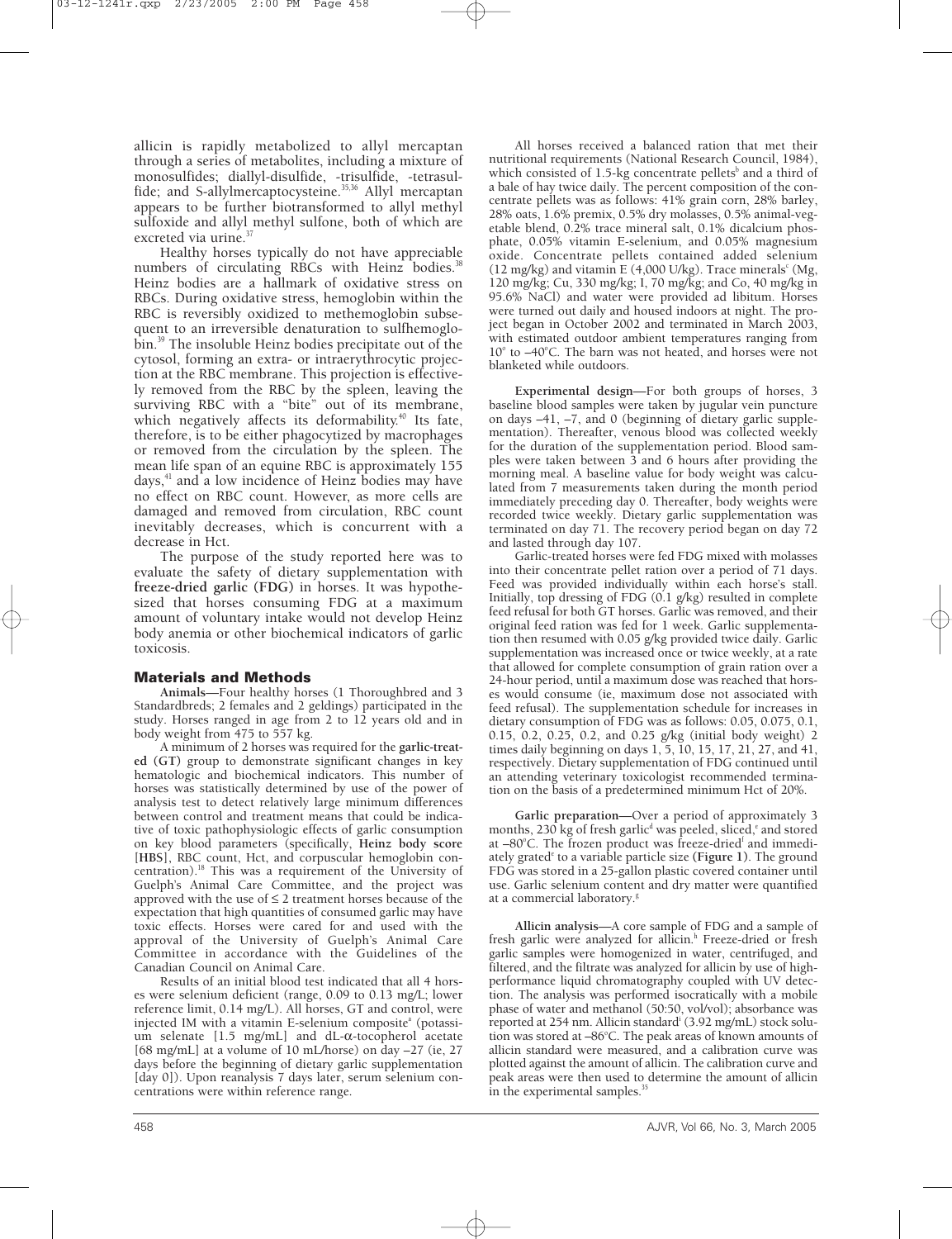Hematologic evaluation-Jugular venous blood was collected into a sterile evacuated tube containing EDTA. Complete blood count determination was conducted.<sup>j</sup> Parameters quantified included WBC count; RBC count; hemoglobin; Hct; **mean corpuscular volume (MCV)**; **mean corpuscular hemoglobin (MCH)**; **mean corpuscular hemoglobin concentration (MCHC)**; red cell distribution width; platelet count; mean plasma volume; total serum protein concentration; and segmented neutrophil, lymphocyte, monocyte, eosinophil, and basophil counts. White blood cell differentials were conducted manually, and morphologic data were determined manually from slides stained with a Wright stain. Methemoglobin was measured<sup>k</sup> at absorbances of 535, 560, 577, 622, 636, and 670 nm.

For determination of HBS, blood was collected in an evacuated tube containing EDTA from the jugular vein. A wet mount was prepared from 1 drop of blood from a capillary tube and was air-dried. An equal volume of brilliant cresyl blue stain was then added and allowed to set for 1 minute. Heinz bodies were identified as dark-blue staining structures on the periphery of RBCs under a light microscope at an objective power of 40X magnification. Heinz body prevalence was subjectively scored according to their prevalence (a score of  $0 =$  no visible projections on smear,  $1 = 1$  or 2 projections/smear,  $2 = 1$  or 2 projections/ocular view,  $3 = up to 10$ projections/ocular view, 4 = approximately 75% of all RBCs with visible projections, and  $5 =$  virtually all RBCs with visible projections).

**Biochemical analysis**—Venous blood was collected into a silicone-coated evacuated tube. An equine serum biochemical analysis was conducted.<sup>1</sup> Parameters quantified included calcium, phosphorus, magnesium, sodium, potassium, chloride, albumin, globulin, albumin-to-globulin ratio, urea creatinine, glucose, cholesterol, total bilirubin, conjugated bilirubin, unconjugated bilirubin, alkaline phosphatase, γ-glutamyltransferase, aspartate aminotransferase, creatine kinase, glutamyl dehydrogenase, haptoglobin, sodium-to-potassium ratio, and calculated osmolarity.

Recovery period-Beginning on day 72, horses were released to paddocks for 24-hour turnout and provided with free-choice hay and water. Blood was collected by jugular puncture every 7 days until blood parameters were within reference range.

Statistical analysis-Values are reported as means (± SE). Data were analyzed with a 2-way repeated-measures ANOVA to assess changes over time and between treatments. When a significant F ratio was obtained, the Bonferroni test was used to compare means. The pretreatment (baseline value) and treatment periods were separately assessed for time effects with a 1-way repeated-measures ANOVA. Data from the recovery period and day 71 of the treatment were also assessed for time effects with a 1-way repeated-measures ANOVA. Significance was accepted at values of  $P \leq 0.05$  with a power of 0.8.

### **Results**

Allicin analysis—The content of allicin in fresh garlic was 3,192 µg/g, and the content of allicin in FDG was 9,200 µg/g **(Figure 2)**. The water content of fresh garlic and FDG was 62% and 6.3%, respectively. The selenium content of FDG was below the detection threshold of 60 ppm  $(\mu g/g)$ .

Garlic consumption-On the basis of the results of FDG allicin analysis, GT horses received 460 µg of allicin/kg on day 1. This amount increased to a maximum of 2,300 μg of allicin/kg on day 21.

Body weight-The body weight of GT horses increased significantly from  $552 \pm 6$  kg on day 0 to 574 ± 3 kg on day 49 and 572 ± 6 kg on day 52 **(Figure 3)**. No change in the body weight was found in control horses. Body weight was not measured during the recovery period because horses were out on pasture.

**Hematologic evaluation—A** significant increase in mean HBS was found in GT horses, from a baseline value of  $0 \pm 0$  to  $2.0 \pm 0$  on day 7. Mean HBS increased to  $4 \pm 0$  on day 28, peaked at  $5 \pm 0$  on day 59, and remained high through day 71, compared with the baseline value **(Figure 4)**. In control horses, the HBS varied from 0 to 2 with no significant change over time.

Red blood cell count decreased significantly in GT horses from 8.75  $\pm$  0.85  $\times$  10<sup>12</sup> cells/L on day 0 to  $6.0 \pm 0.2 \times 10^{12}$  cells/L on day 49 and remained low for the remainder of the supplementation period, reaching a minimum of  $5.3 \pm 0.4 \times 10^{12}$  cells/L on day 62 (Figure 5). The RBC count was below the reference limit of  $6.9 \times 10^{12}$  cells/L from days 49 to 71. No changes were observed in the RBC count of control horses.

The Hct decreased significantly in GT horses from  $36 \pm 1\%$  on day 0 to  $28 \pm 1\%$  on day 49 and approximated the lower reference limit of 28% through day 68. The Hct of control horses did not change over time and was maintained within the reference range. Blood hemoglobin concentration decreased in GT horses from  $141.5 \pm 2.5$  g/L on day 0 to  $116.5 \pm 13.5$  g/L on day 35 and  $102.0 \pm 14.0$  g/L on day 62; blood hemoglobin concentration was below the lower reference limit of 112.0 g/L from days 49 to 68. In control horses, hemoglobin remained unchanged and within the reference range. Methemoglobin concentrations remained unchanged in both groups with no difference between groups (GT horses,  $0.204 \pm 0.076$  g/L; control horses, 0.342 g/L).

Figure 1-Photograph of a sample of the chopped freeze-dried garlic that was fed to horses after being mixed with molasses and added to the pelleted feed.

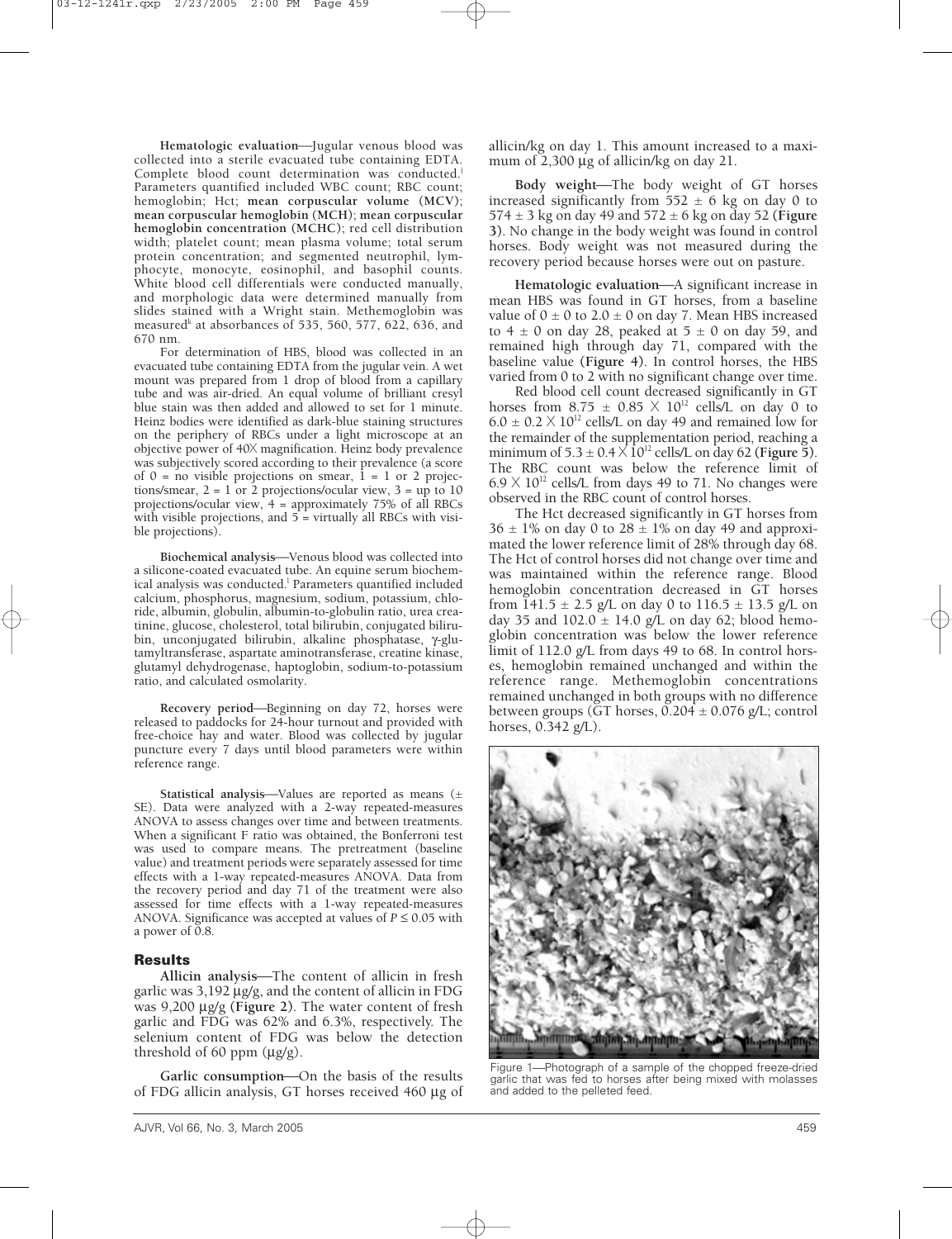The MCH increased significantly in GT horses from  $16.0 \pm 2.0$  pg on day 0 to  $19.0 \pm 1.0$  pg on day 59 and  $19.5 \pm 0.5$  pg on days 68 and 71; the MCH in GT horses was greater than the upper reference limit of 18.0 pg from days 59 to 71. The MCHC of GT horses decreased from 391  $\pm$  0.0 g/L on day 0 to 372  $\pm$  2.0 g/L on day 28. The MCHC of GT horses reached a minimum of  $368.5 \pm 2.5$  g/L on day 49, which approximated the lower reference limit of 369 g/L. In control horses, values of MCH and MCHC remained unchanged and within the reference ranges.

The MCV increased significantly in GT horses from 42.0  $\pm$  5.0 **femtoliters** (fL) on day 0 to 47.0  $\pm$ 4.0 fL on day 49 and reached peak values of  $51.0 \pm 3.0$ fL on days 68 and 71; the upper reference limit of 45.0 fL was exceeded from days 42 to 71. In control horses, MCV remained unchanged and within the reference range.

Platelet count increased significantly in GT horses from  $172 \times 10^9$  platelets/L on day 0 to  $216 \pm 21 \times 10^9$ platelets/L on day 49, peaking at 245  $\pm$  30  $\times$  10<sup>9</sup>



Figure 2-Top panel-Chromatogram of an allicin standard obtained by use of high-performance liquid chromatography coupled with UV detection. Bottom panel—Chromatogram of an allicin peak obtained from a sample of freeze-dried garlic. SI = Spectrum index. nm = Nanometers. AU = Arbitrary units.

platelets/L on day 55; platelet counts remained within the reference range through day 71. No change in platelet count was found in control horses. The mean plasma volume of GT horses increased significantly from 5.50  $\pm$  0.20 fL on day 0 to 6.25  $\pm$  0.05 fL on day 59 and  $6.55 \pm 0.25$  fL on day 62. In control horses, mean plasma volume was also increased from 5.95  $\pm$ 0.14 fL on day 0 to  $7.30 \pm 0.40$  fL on day 62.

In both groups of horses, no differences were found between treatments or changes over time in total WBC count and cell counts of basophils, monocytes, segmented neutrophils, or eosinophils. Lymphocyte count decreased significantly in GT horses from  $5.31 \pm 0.29 \times 10^9$  cells/L on day 0 to 3.10  $\pm$  0.195  $\times$  10<sup>9</sup> cells/L on day 59 and 3.15  $\pm$  0.23  $\times$  10<sup>9</sup> cells/L on day 71; day 0 lymphocyte counts for GT horses were greater than the upper reference limit of  $4.7 \times 10^9$  cells/L. No changes in lymphocyte counts were found in control horses. Morphologic features of RBCs from both GT and control horses included anisocytosis, rouleaux formation, and occasional cre-

nation, with no discernible difference between treatments and over time.

**Biochemical analysis**—In GT horses, serum unconjugated bilirubin concentration increased significantly from a baseline value of  $16.5 \pm 3.5$  µmol/L to  $60.5 \pm 15.5$  µmol/L on day 29, peaking at  $72.0 \pm 28.0$  µmol/L on day 55. Serum unconjugated bilirubin concentration remained greater than the upper reference limit of 55 µmol/L from days 29 to 71. Serum total bilirubin concentration increased similarly in GT horses from a baseline value of  $19.5 \pm 3.5$  µmol/L to 63.5  $\pm$  15.5 µmol/L on day 28 and peaked at  $76.5 \pm 28.5 \,\text{\mu}$  mol/L on day 55. Serum total bilirubin concentration was greater than the upper reference limit of 57 µmol/L from days 28 to 71. Serum conjugated bilirubin concentration was not increased and remained unchanged in GT horses, compared with baseline values. In control horses, no changes were found in serum unconjugated, total, and conjugated bilirubin concentrations.

In control horses, serum cholesterol concentration increased significantly from  $2.16 \pm 0.05$  mmol/L on day 0 to  $2.60 \pm 0.03$  mmol/L on day 49, remaining increased (although within the reference range) through day 71. In contrast, serum cholesterol remained unchanged in GT horses.

Serum creatinine concentration decreased significantly in GT horses from  $85.0 \pm 0.0$  µmol/L on day 0 to  $67.5 \pm 2.5$  µmol/L on day 68, with values below the lower reference limit of 80 µmol/L from days 55 to 71. Serum creatinine concentration remained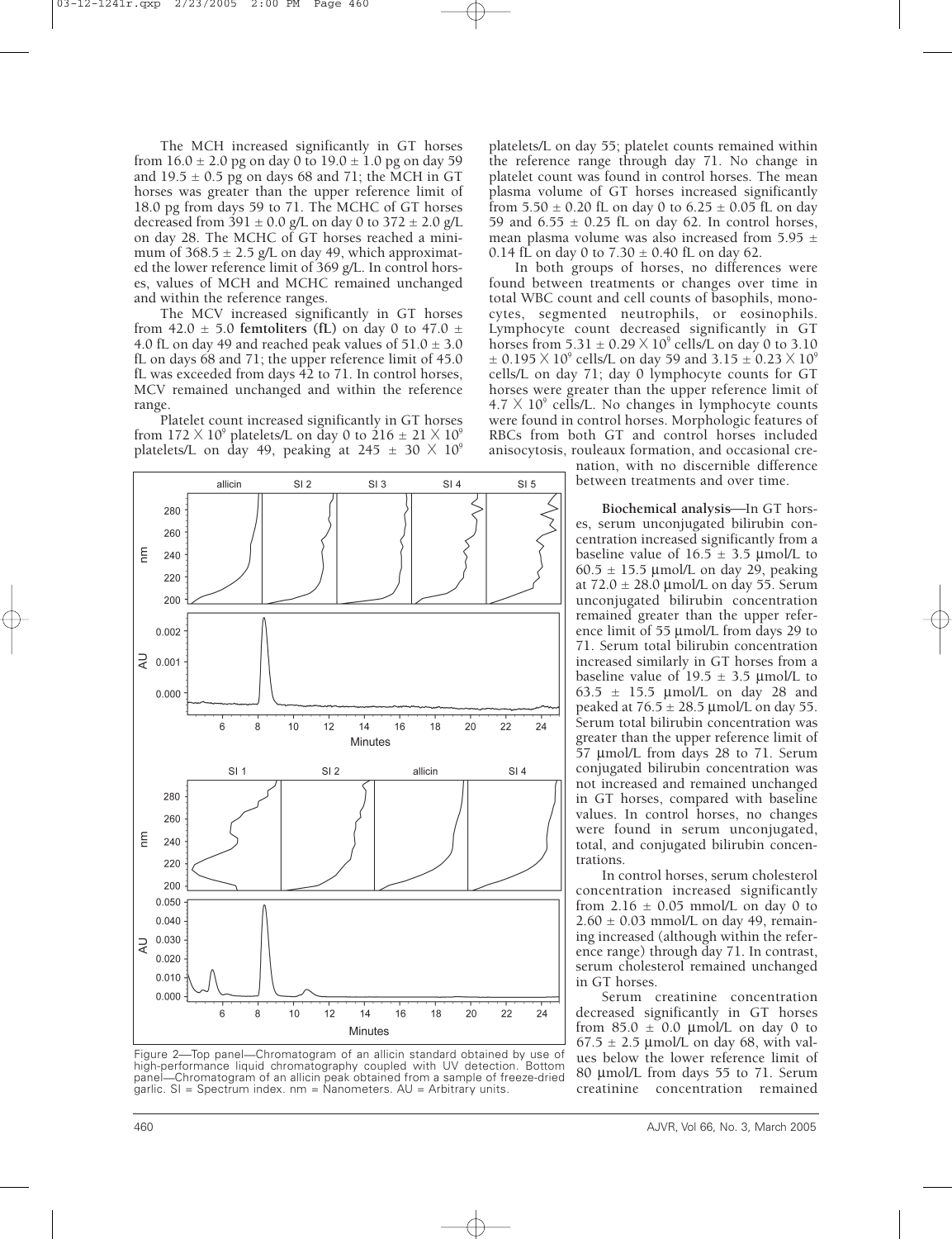

Figure 3—Body weight (mass) versus day of sample collection during dietary supplementation with increasing amounts of garlic (days 0 to 71) in garlic-treated (GT) horses (circles) and control horses (triangles). \*Significant (P < 0.05) increase in body mass of GT horses, compared with day 0 and with control horses.

unchanged in control horses. Serum creatine kinase activities were unchanged in both groups.

Serum glutamyl dehydrogenase activity decreased significantly in GT horses from  $2.0 \pm 0.0$  U/L on day 0 to undetectable activity by day 68. No change in serum glutamyl dehydrogenase activity occurred in control horses. Serum aspartate aminotransferase, alkaline phosphatase, and γ-glutamyltransferase activities remained unchanged in both groups.

Compared with the baseline value, serum haptoglobin concentration decreased significantly in GT horses from  $1.0 \pm 0.0$  g/L to  $0.56 \pm 0.07$  g/L on day 21 and remained significantly decreased through day 71, with undetectable concentrations on days 49, 55, 68, and 71. In control horses, serum haptoglobin concentration remained unchanged at  $1.01 \pm 0.04$  g/L.

Serum sodium concentration decreased significantly in GT horses from a baseline value of  $140.5 \pm 0.5$ mmol/L to  $135.5 \pm 1.5$  mmol/L on day 21,  $130.5 \pm 0.5$ mmol/L on day 35, and  $134.5 \pm 0.5$  mmol/L on day 42. In GT horses, serum chloride concentration decreased from a baseline value of  $101.0 \pm 0$  mmol/L to  $93.5 \pm 1.5$ mmol/L on day 68. Similar decreases in serum sodium and chloride concentrations occurred in control horses. Serum potassium concentration was not different between groups and remained unchanged over time. Serum osmolarity decreased significantly in GT horses from a baseline value of  $281.0 \pm 2.0$  mmol/L to  $271.5 \pm$ 3.5 mmol/L on day 21 and  $260.5 \pm 2.5$  mmol/L on day 35; serum osmolarity partially recovered to  $268.0 \pm 1.0$ mmol/L on day 42. In control horses, serum osmolarity had a similar time course of changes. In both groups, no changes were found in total serum protein, albumin, globulin, or BUN concentrations; no differences in these values were found between groups.

**Sweating—Both GT horses had a profuse idio**pathic diaphoretic response. The first horse began to sweat on day 42, followed 7 days later by the second GT horse. Sweating in both horses persisted until removal of garlic supplements. No sweating was observed in control horses.



Figure 4—Heinz body score versus day of sample collection during dietary supplementation with increasing amounts of garlic (days 0 to 71) and following termination of garlic supplementation (horizontal line; days 72 to 107) in GT horses (circles) and control horses (triangles).



Figure 5-Red blood cell count versus day of sample collection during dietary supplementation with increasing amounts of garlic (days 0 to 71) and following termination of garlic supplementation (horizontal line; days 72 to 107) in GT horses (circles) and control horses (triangles).

**Recovery after supplementation—Parameters** that were significantly increased in GT horses on day 71, compared with baseline values and values of control horses, included HBS, MCV, MCH, platelet count, and serum unconjugated bilirubin and total bilirubin concentrations. Parameters that significantly decreased in GT horses at day 71, compared with baseline values and values of control horses, included RBC count, blood hemoglobin concentration, MCHC, and serum haptoglobin concentration.

Upon removal of dietary garlic (day 72), platelet count and MCHC recovered rapidly and were similar to baseline values by day 78. Most biochemical parameters recovered within 14 days (day 85), including serum-free and total bilirubin, and haptoglobin concentrations. Blood hemoglobin concentration recovered within 21 days (day 92), and RBC count and MCH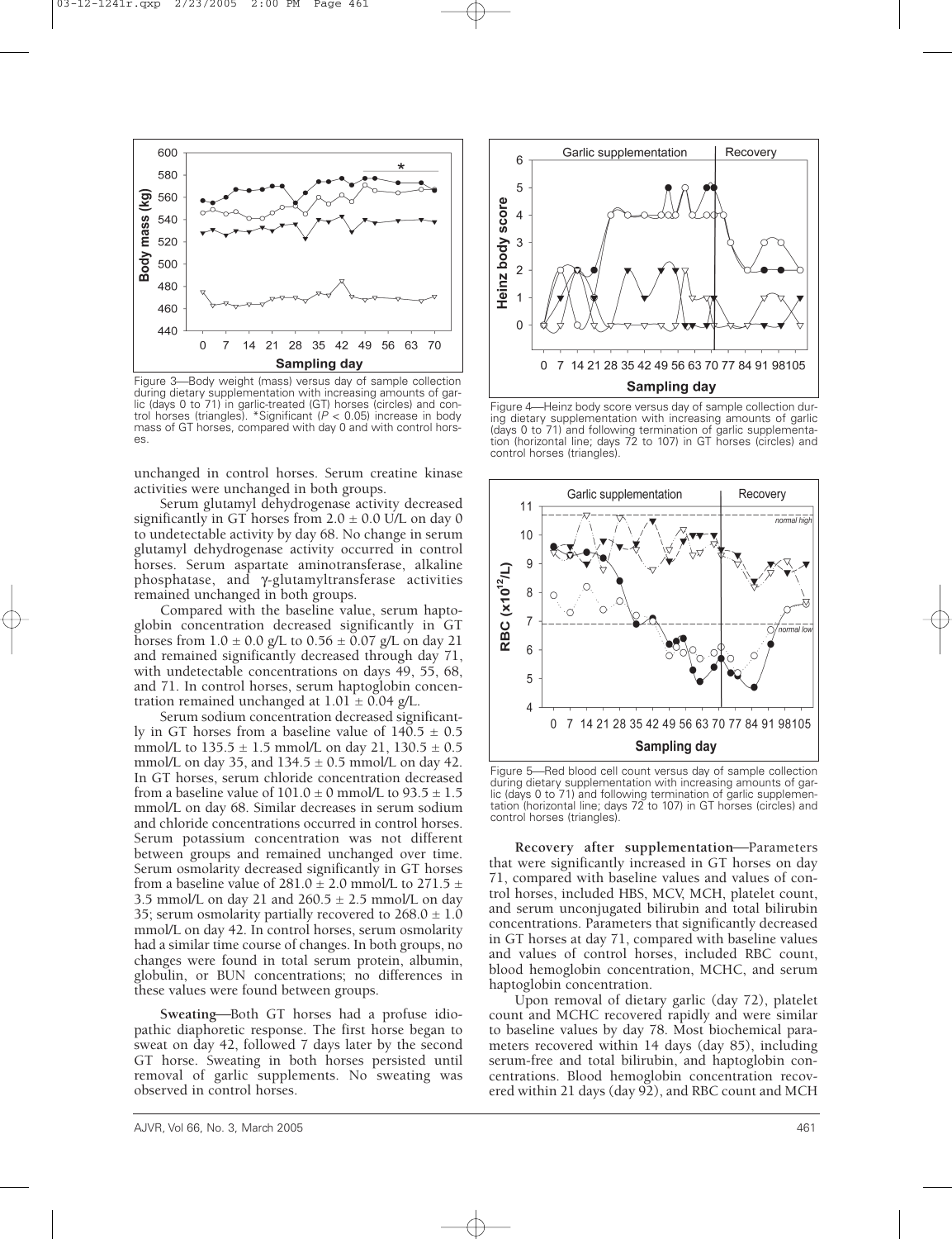recovered within 28 days (day 99). The HBS and MCV remained high within 35 days (day 107).

## **Discussion**

Our study is the first to report the time course and magnitude of hematologic and serum biochemical responses to chronic consumption of dietary FDG in horses. The primary purpose of our study was to determine whether the amount of garlic that horses would voluntarily consume over the long-term caused toxic effects; the purpose was not to determine whether garlic was safe for horses. A secondary purpose was to determine the maximum daily amount that horses would voluntarily consume. Biochemical and hematologic findings that were indicative of garlic toxicosis were evident 4 days after consuming 0.20 g of FDG/kg twice daily. As a result of the increasing amount consumed over time in our study, a safe dose for dietary consumption of garlic cannot be determined, although it is certainly  $< 0.4$  g of FDG/kg daily. It is unlikely that horses would normally ingest toxic quantities of garlic on a daily basis. However, the potential for garlic toxicosis is present when FDG is fed to horses.

Serum biochemical and hematologic responses to increased consumption of FDG consistent with Heinz body anemia included the presence of Heinz bodies; decreases in Hct, RBC count, and blood hemoglobin concentration; and an increase in MCV. Others have reported a decrease in RBC count<sup>18,42,43</sup> and Hct<sup>20</sup> and the presence of Heinz bodies $18,19,44$  in vivo and in cells exposed to garlic in vitro. An increase in MCV is also a consistent finding in anemic horses.<sup>45-47</sup> Increases in MCV reflect increases in the population of larger-volume, newly produced RBCs, which is a response consistent with the assumed increase in degradation of RBCs that had Heinz bodies.

Dogs consuming 5 g of fresh garlic/kg also had an increase in oxidation of hemoglobin within RBCs and a decrease in total hemoglobin concentration,<sup>18</sup> similar to that observed in GT horses of our study. Exposure of RBCs to garlic in vitro had similar responses.<sup>19</sup> Decreases in blood hemoglobin and serum haptoglobin concentrations, as occurred in GT horses, may result in tissue hypoxia. Serum concentrations of haptoglobins (serum proteins that bind and transport oxygen) decrease to undetectable amounts in anemic horses.<sup>46</sup> Ensuing tissue hypoxia is a stimulus for erythropoiesis,47 initiating repletion of RBCs by large, immature RBCs, as evidenced in our study by the increase in MCV. These large, immature RBCs have increased amounts of hemoglobin,<sup>48</sup> and this contributed to the increase in MCH observed in GT horses. The responses that we observed are not consistent with a simultaneous increase in RBC degradation and a garlicinduced decrease in erythropoiesis. Increases in MCV and MCH support an interpretation of increased erythropoiesis. Therefore, although total hemoglobin concentration decreased as a result of fewer RBCs per volume of blood, the concentration of hemoglobin per cell was increased. Furthermore, Hct did not decrease at the same rate as the decrease in RBC count because the immature RBCs are larger than the aged and damaged

RBCs removed by the spleen; this partially compensates for the reduction in absolute cell numbers. The decrease in blood hemoglobin concentration was greater than the decrease in Hct, and this accounted for the observed decrease in MCHC.

The toxic effect observed in horses consuming garlic in our study was caused, at least in part, by oxidative damage of RBCs. This contrasts with documented antioxidant properties of garlic.<sup>49,50</sup> However, some garlic-derived phytochemicals have oxidant effects at high concentrations.<sup>49,51,52</sup> Vitamin E, a well-known reducing agent, similarly has an oxidizing effect $53$  in high concentrations. The ability of garlic-derived phytochemicals to lower the intracellular concentrations of reduced glutathione<sup>33</sup> may increase RBC susceptibility to oxidative damage. Glutathione stabilizes exposed protein sulfhydryl groups, particularly those of sulfhydryl enzymes and hemoglobin, thereby helping to maintain the functionality of these proteins.

In an oxidative crisis, RBCs have a shortened life span and an accelerated rate of breakdown by the spleen and macrophages, $41$  resulting in increases in serum concentrations of iron, globin, and unconjugated bilirubin.<sup>41</sup> Unconjugated bilirubin combines with albumin in plasma and is transported to the liver, where it is conjugated and excreted via the biliary system. This leads to increases in serum unconjugated and total bilirubin concentrations, $41$  as observed in our study. These results contrast to those observed in rats fed garlic (50 mg/kg) for 28 days.<sup>54</sup> Decreases in serum creatinine concentration, as observed in GT horses of our study, are also associated with anemia in humans.<sup>5</sup> In GT horses, no evidence was found indicating that chronic consumption of large amounts of FDG caused liver damage because serum liver enzyme activities (glutamyl dehydrogenase and aspartate aminotransferase) did not increase and glutamyl dehydrogenase activity decreased (in contrast to previously reported increase in enzyme activity for anemic horses $56$ ).

When selenium is abundant in soil, garlic is a major accumulator of organic selenium as a result of its ability to incorporate selenium into plant protein.<sup>57</sup> Selenium is an integral component of several isoforms of glutathione peroxidase, a family of phase II detoxification enzymes that use glutathione as a reducing substrate.58 A diet high in selenium results in increased activity of these reduction-oxidation cycling enzymes<sup>59,60</sup> that protect cell membranes and tissues from oxidative damage. When in excess, however, selenium may result in chronic selenosis characterized by anemia, emaciation, loss of hair, hoof lesions, and lameness. $61$  It is unlikely that chronic selenosis contributed to the erythrocytic oxidative damage observed in our study. The low concentration of selenium found in our garlic sample  $(< 60 \mu g/g)$  is consistent with the paucity of the mineral in soils where the garlic was grown. The maximum amount of selenium that was ingested daily by GT horses was 0.033 mg/kg from the concentrate feed and 0.003 mg/kg from the garlic (on the basis of 60 ppm), for a total daily intake of approximately 0.036 mg/kg. Chronic selenosis occurs at dietary inclusion rates of 5 to 40 mg/kg in horses, $6$ which is far in excess of that fed in our study.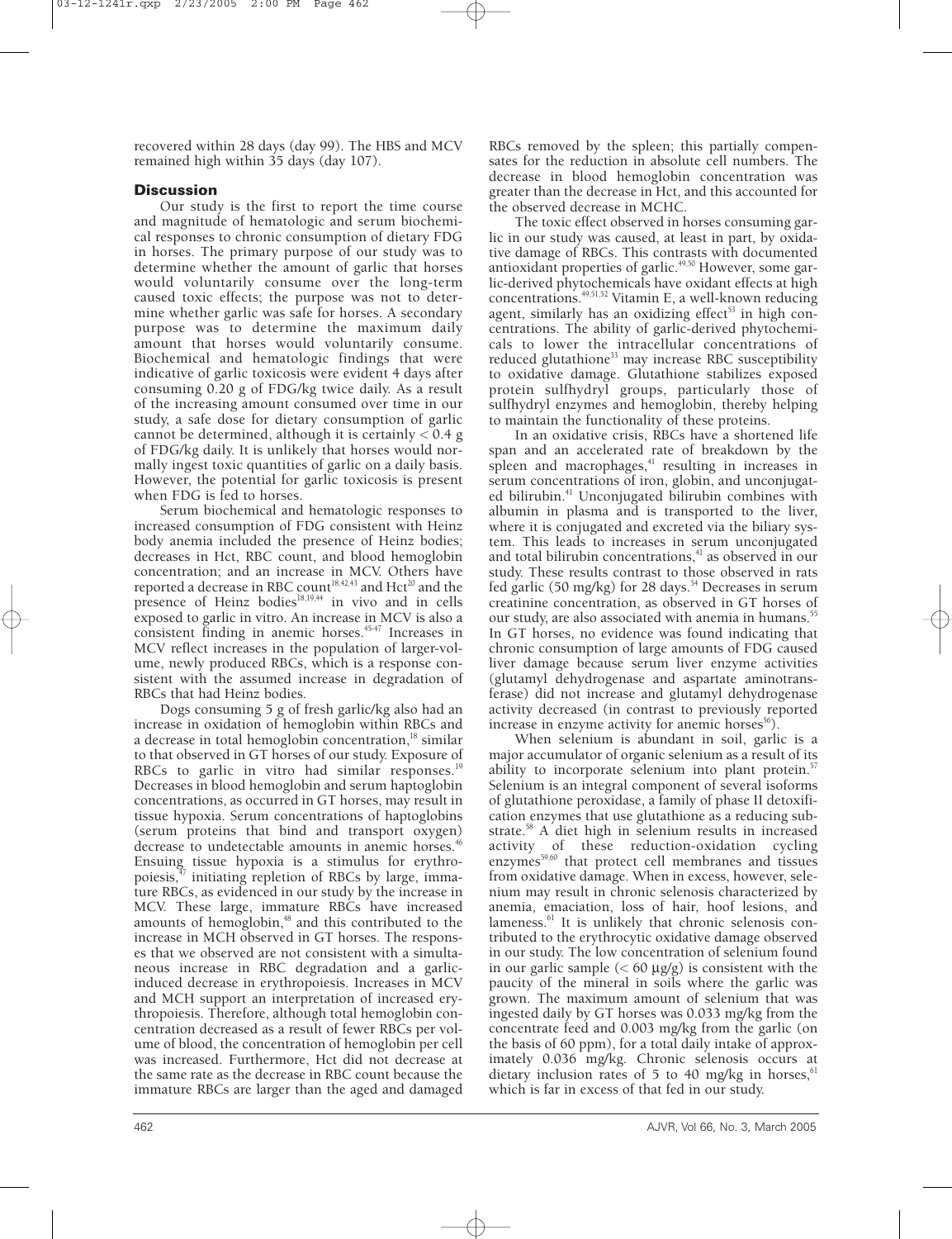Little information exists in the literature regarding the median lethal dose for allicin, so it is difficult to ascertain the proximity of the amount of allicin consumed by GT horses in our study to a median lethal dose for horses. A 4-day median lethal dose of approximately 165 mg of allicin/kg for mice was calculated from the data of Chowdhury et al.<sup>62</sup> In our study, the maximum daily allicin ingestion was 2.3 mg/kg, which is 72 times lower than the 4-day median lethal dose in mice. Because our study was longterm, whereas that of Chowdhury et  $al^{62}$  was acute, it appears reasonable that continued consumption of 2.3 mg of allicin/kg/d could result in death.

Dietary garlic supplementation is widely used in humans for reduction and prevention of hypercholesterolemia, a major risk factor for atherosclerosis. Increases in dietary garlic have been associated with effects on lipogenic enzyme activities that reduce serum cholesterol concentration and oxidize low-density lipoprotein.<sup>52,63</sup> In our study, control horses had a 20% increase in serum cholesterol concentration, whereas GT horses had no increase. Mechanistically, increases in dietary garlic appear to result in a downregulation of gene expression and activity of the lipogenic enzyme glucose-6-phosphate dehydrogenase.<sup>64,65</sup> Glucose-6-phosphate dehydrogenase, the ratelimiting pentose phosphate pathway enzyme, produces nicotinamide adenine dinucleotide phosphate for reductive biosynthesis and ribose-5-phosphate for nucleotide synthesis.<sup>66</sup> Within RBCs, nicotinamide adenine dinucleotide phosphate reduces the disulfide form of glutathione to the sulfhydryl form,<sup>38,67</sup> which serves as a sulfhydryl buffer that maintains cysteine residues in hemoglobin and other RBC proteins in the reduced state. In many species, including horses, RBCs lack mitochondria so the pentose phosphate pathway is the RBCs' only source of nicotinamide adenine dinucleotide phosphate.38,47 When a decrease in glucose-6 phosphate dehydrogenase activity occurs, hemoglobin is increasingly susceptible to oxidation and precipitation into Heinz bodies. This phenomenon is well characterized in congenital glucose-6-phosphate dehydrogenase deficiency, which causes hemolytic anemia in humans, $^{68}$  dogs, $^{69}$  cattle, $^{70}$  and horses. $^{38}$  In most species studied, RBCs rely on the pentose phosphate pathway for approximately 5% of the glucose metabolism requirements. $47$  Horses, however, are unique in that their reliance on the pentose-phosphate pathway to provide glucose exceeds  $12\%, ^{47,71}$  suggesting that horses may be particularly susceptible to changes in the activity of glucose-6-phosphate dehydrogenase.

The pronounced diaphoretic response of GT horses in our study may be explained by the effect of garlic on catecholamines. Horses express a biphasic sweating response to  $β_2$ -adrenergic stimulation. A positive correlation exists between sweating and plasma epinephrine up to an infusion rate of 0.075 µg of epinephrine ap a an integral matrice of  $\cos 3$  and which the sweating response<br>declines<sup>72</sup> Allyl containing sulfides from grilic have declines.72 Allyl-containing sulfides from garlic have been shown to increase plasma epinephrine, norepinephrine, and uncoupling protein, resulting in enhanced thermogenesis<sup> $73$ </sup>; this provides some basis for the sweating response observed in our study.

The increase in body weight observed in GT horses can be explained by the fact that diets in control and GT horses were not isocaloric, and by day 49, GT horses were consuming an additional 0.250 g/kg twice daily in their feed. In addition, one of the GT horses was a 2-year-old female that was in a growth phase of development.

It is unlikely that the changes observed in electrolyte and fluid balance parameters were associated with garlic supplementation, as similar changes were observed in control horses. It is possible that these changes occurred as a result of variations in the time of day that blood samples were taken or environmental conditions that may have caused horses to consume less water.

In our study, recovery from garlic-induced Heinz body anemia was nearly complete within 4 to 5 weeks after removal of dietary garlic supplementation. Key indicators of anemia in GT horses (RBC count and hemoglobin, haptoglobin, and bilirubin concentrations) returned to baseline values within 4 to 5 weeks, and HBS continued to decline. These findings indicate that oxidative damage was not perpetuating and that correction of pathophysiologic events occurred. The presence of some Heinz bodies at 5 weeks of recovery reflects the irreversibility of hemoglobin precipitation reaction and the persistence of damaged RBCs within the circulation for  $> 4$  months.<sup>54</sup> Similarly, the persistence of high values for MCV, although declining upon garlic removal, reflects the long life span of RBCs.

In summary, horses consuming increasing amounts of FDG had hematologic and biochemical findings that were indicative of Heinz body anemia. Increases in HBS, MCV, MCH, platelet count, and serum-free and total bilirubin concentrations and decreases in RBC count, blood hemoglobin concentration, MCHC, and serum haptoglobin concentration characterized the condition. Recovery from the anemic episode was largely complete within 5 weeks after removal of garlic supplementation. The potential for garlic toxicosis is present when horses are chronically fed garlic. Further research is needed to determine the chronic dose at which FDG may be safely consumed by horses and whether this dose is associated with beneficial effects.

- a. Dystosel, Intervet, Whitby, ON, Canada.
- b. Arkell Feed Mill, Guelph, ON, Canada.
- c. Land O'Lakes, Madison, Wis.
- Freeman Farms, Meaford, ON, Canada.
- e. Hobart FP-100C food processor, Hobart Corp, Troy, Ohio.
- f. Dura-Dry MP, FTS Systems, Stone Ridge, NY.
- g. Purina Laboratories, Strathroy, ON, Canada.
- Laboratory Services Division, University of Guelph, Guelph, ON, Canada.
- Gift from Dr. Larry Lawson at Murdock Madaus Schwabe, Springville, Utah.
- Advia 120, Bayer Corp, Etobicoke, ON, Canada.
- OSM 3 hemoximeter, Radiometer, Westlake, Ohio.
- l. Hitachi 911 biochemical analyzer, Boehringer Mannheim, Laval, QC, Canada.

### **References**

1. Rivlin RS. Historical perspectives on the use of garlic. *J Nutr* 2001;131:951S–954S.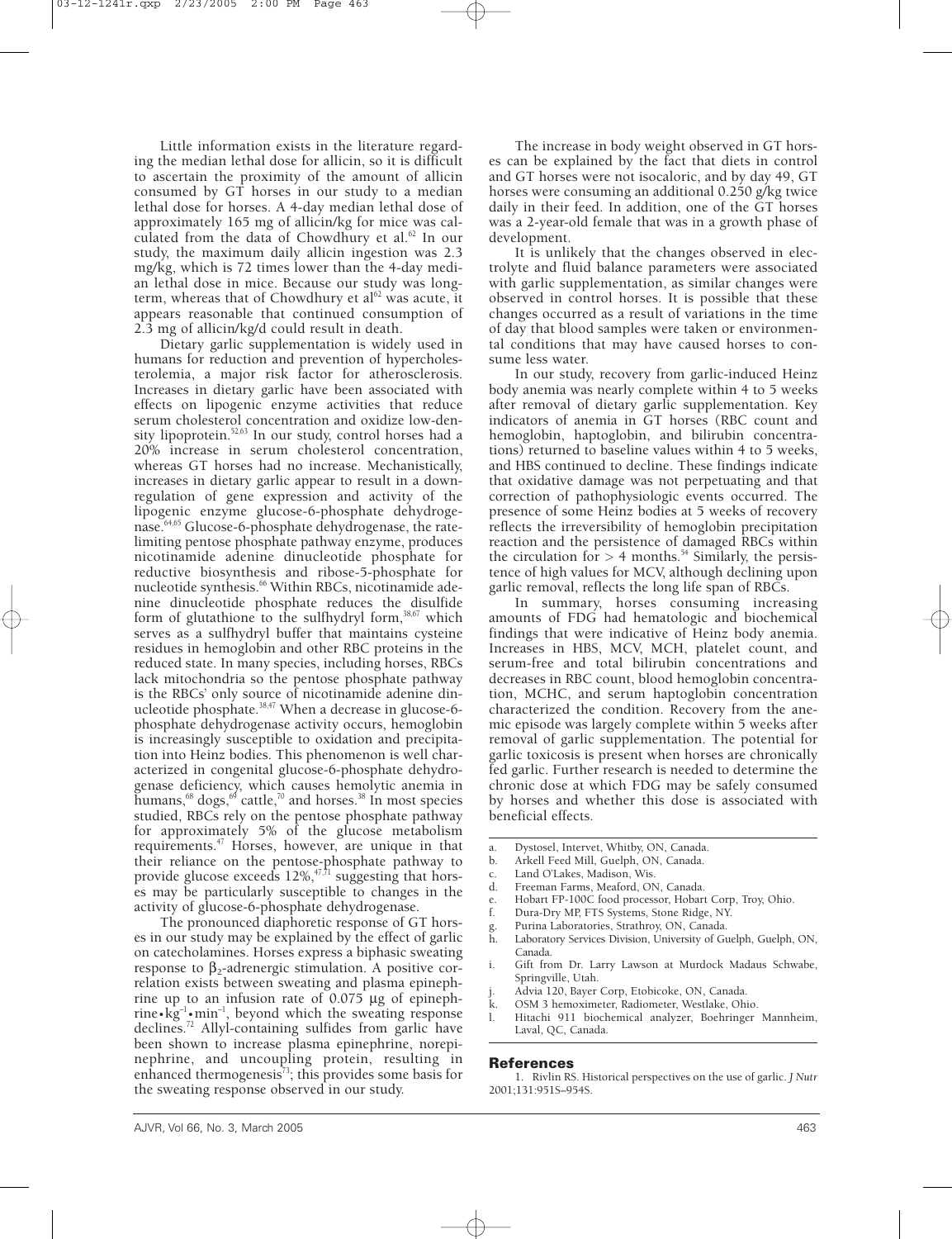2. Cellini L, Di Campli E, Masulli M, et al. Inhibition of *Helicobater pylori* by garlic extract (*Allium sativum*). *FEMS Immunol Med Microbiol* 1996;13:273–277.

3. Sivam GP. Protection against *Helicobacter pylori* and other bacterial infections by garlic. *J Nutr* 2001;131:1106S–1108S.

4. Weber ND, Andersen DO, North JA, et al. In vitro virucidal effects of *Allium sativum* (Garlic) extract and compunds. *Planta Med* 1992;58:417–423.

5. See D, Gurnee K, LeClair M. An *in vitro* screening study of 196 natural products for toxicity and efficacy. *JANA* 1999;2:25–39.

6. Nok AJ, Williams S, Chidozie Onyenekwe P. *Allium sativum*induced death of African trypanosomes. *Parasitol Res* 1996;82:634–637.

7. Soffar SA, Mokhtar GM. Evaluation of the antiparasitic effect of aqueous garlic (*Allium sativum*) extract in *Hymenolepiasis nana* and *Giardia. J Egypt Soc Parasitol* 1991;21:497–502.

8. Davis LE, Shen J-K, Cai Y. Antifungal activity in human cerebrospinal fluid and plasma after intravenous administration of *Allium sativum*. *Antimicrob Agents Chemother* 1990;34:651–653.

9. Venugopal PV, Venugopal TV. Antidermatophytic activity of garlic (*Allium sativum*) *in vitro*. *Int J Dermatol* 1995;34:278–279.

10. Bordia T, Mohammed N, Thomson M, et al. An evaluation of garlic and onion as antithrombotic agents. *Prostaglandins Leukot Essent Fatty Acids* 1996;54:183–186.

11. Briggs WH, Xiao H, Parkin KL, et al. Differential inhibition of human platelet aggregation by selected *Allium* thiosulfinates. *J Agric Food Chem* 2000;48:5731–5735.

12. Singh SV, Mohan RR, Agarwal R, et al. Novel anti-carcinogenic activity of an organosulfide from garlic: inhibition of H-RAS oncogene transformed tumor growth *in viv*o by diallyl disulfide is associated with inhibition of p21H-ras processing. *Biochem Biophys Res Commun* 1996;225:660–665.

13. Fleischauer AT, Arab L. Garlic and cancer: a critical review of the epidemiological literature. *J Nutr* 2001;131:1032S–1040S.

14. Tahiliani P, Kar A. Mitigation of thyroxine-induced hyperglycemia by two plant extracts. *Phytother Res* 2003;17:294–296.

15. Bever BO, Zahnd GR. Plants with oral hypoglycaemic action. *Q J Crude Drug Res* 1979;17:139–196.

16. Sutabhaha S, Suttajit M, Niyomca P. Studies of aflatoxins in Chiang Mai, Thailand. *Q J Crude Drug Res* 1992;65:45–52.

17. Canadian Food Inspection Agency Web site. Approved feed ingredients. Schedule V, Part 1. Garlic, oil (CAS #8000-78-0). Available at: www.inspection.gc.ca/english/anima/feebet ched5/schvige.shtml. Accessed Jul 17, 2003.

18. Lee K-W, Yamato O, Tajima M, et al. Hematologic changes associated with the appearance of eccentrocytes after intragastric administration of garlic extract to dogs*. Am J Vet Res* 2000;61:1446–1450.

19. Hu Q, Yang Q, Yamato O, et al. Isolation and identification of organosulfur compounds oxidizing canine erythrocytes from garlic (*Allium sativum*). *J Agric Food Chem* 2002;50:1059–1062.

20. Stevens H. Suspected wild garlic poisoning in sheep. *Vet Rec* 1984;115:363.

21. Stallbaumer M. Onion poisoning in a dog. *Vet Rec* 1981;108:523–524.

22. Pierce KR, Joyce JR, England RB, et al. Acute hemolytic anemia caused by wild onion poisoning in horses. *J Am Vet Med Assoc* 1972;160:323–327.

23. Hoshino T, Kashimoto N, Kasuga S. Effects of garlic preparations of the gastrointestinal mucosa. *J Nutr* 2001;131:1109S–1113S.

24. Shashikanth DN, Basappa SC, Sreenivasa Murthy V. Effect of feeding raw and boiled garlic (*A. sativum* L) extracts on the growth, caecal microflora and serum proteins of albino rats. *Nutr Rep Int* 1986;33:313–319.

25. Eming SA, Piontek J-O, Hunzelmann N, et al. Severe contact dermatitis caused by garlic. *Br J Dermatol* 1999;141:391–392.

26. Falleroni AE, Zeiss CR, Levitz D. Occupational asthma secondary to inhalation of garlic dust. *J Allergy Clin Immunol* 1981;68:156–160.

27. Lybarger JA, Gallagher JS, Pulver DW, et al. Occupational asthma induced by inhalation and ingestion of garlic. *J Allergy Clin Immunol* 1982;69:448–454.

28. Dixit VP, Joshi S. Effects of chronic administration of garlic (*Allium sativum* Linn) on testicular function. *Indian J Exp Biol* 1982;20:534–536.

29. Izzo AA, Ernst E. Interactions between herbal medicines and prescribed drugs: a systematic review. *Drugs* 2001;61:2163–2175.

30. Lawson LD, Wang ZJ. Pre-hepatic fate of the organosulfur compounds derived from garlic (*Allium sativum*). *Planta Med* 1993;59:A688–A689.

31. Munday R, Munday CM. Relative activities of organosulfur compounds derived from onions and garlic in increasing tissue activities of quinone reductase and glutathione transferase in rat tissues. *Nutr Cancer* 2001;40:205–210.

32. Lawson LD. In: Koch HP, Lawson LD, eds. *Garlic: the science and therapeutic application of* Allium sativum *L*. *and related species*. Baltimore: The Williams & Wilkins Co, 1996.

33. Hirsch K, Danilenko M, Giat J, et al. Effect of purified allicin, the major ingredient of freshly crushed garlic, on cancer cell proliferation. *Nutr Cancer* 2000;38:245–254.

34. O'Gara EA, Hill DJ, Maslin DJ. Activities of garlic oil, garlic powder, and their diallyl constituents against *Helicobacter pylori. Appl Environ Microbiol* 2000;66:2269–2273.

35. Lawson LD, Wang ZJ, Hughes BG. Identification and HPLC quantitation of the sulfides and dialk(en)yl thiosulfinates in commercial garlic products. *Planta Med* 1991;57:363–370.

36. Egen-Schwind C, Eckard R, Kemper FH. Metabolism of garlic constituents in the isolated perfused rat liver. *Planta Med* 1992;58:301–305.

37. Germain E, Auger J, Ginies C, et al. In vivo metabolism of diallyl disulfide in the rat: identification of two new metabolites. *Xenobiotica* 2002;32:1127–1138.

38. Stockham SL, Harvey JW, Kinden DA. Equine glucose-6 phosphate dehydrogenase deficiency. *Vet Pathol* 1994;31:518–527.

39. Ruwende C, Hill A. Glucose-6-phosphate dehydrogenase deficiency and malaria. *J Mol Med* 1998;76:581–588.

40. Klaausen CD. Toxic responses of the blood. In: Klaassen CD, ed. C*asarett and Doull's toxicology: the basic science of poisons*. 6th ed. New York: McGraw-Hill Book Co, 2001;397.

41. Lumsden JH, Valli VE, McSherry BJ, et al. The kinetics of hematopoiesis in the light horse. III. The hematological response to hemolytic anemia. *Can J Comp Med* 1975;39:332–339.

42. Al-Berkairi A, Sah AH, Qureshi S. Effect of *Allium sativum* on epididymal spermatozoa, estradiol-treated mice and general toxicity. *J Ethnopharmacol* 1990;29:117–125.

43. Allen B, Archer RK. Haptoglobins in the horse. *Vet Rec* 1971;89:106–109.

44. Nakagawa S, Masamoto K, Sumiyoshi H, et al. Effect of raw and extracted-aged garlic juice on growth of young rats and their organs after peroral administration*. J Toxicol Sci* 1980;5:91–112.

45. Mair TS, Taylor FG, Hillyer MH. Autoimmune haemolytic anaemia in eight horses. *Vet Rec* 1990;126:51–53.

46. Easley JR. Erythrogram and erythrocyte distribution width of Equidae with experimentally induced anemia. *Am J Vet Res* 1985;46:2378–2384.

47. Kaneko JJ. Comparative erythrocyte metabolism. *Adv Vet Sci Comp Med* 1974;18:117–153.

48. Simmons A. *Hematology: a combined rheoretical and technical approach.* Philadelphia: WB Saunders Co, 1989.

49. Banerjee SK, Mukherjee PK, Maulik SK. Garlic as an antioxidant: the good, the bad and the ugly. *Phytother Res* 2003;17:97–106.

50. Hwang S-W, Chan K-C. Nonenzymatic antioxidant activity of four organosulfur compounds derived from garlic. *J Agric Food Chem* 2002;50:6143–6147.

51. Gallwitz H, Bonse S, Martinez-Cruz A, et al. Ajoene is an inhibitor and subversive substrate of human glutathione reductase and *Trypanosoma cruzi* trypanothione reductase: crystallographic, kinetic, and spectroscopic studies. *J Med Chem* 1999;42:364–372.

52. Lau BHS. Suppression of LDL oxidation by garlic. *J Nutr* 2001;131:958S–988S.

53. Eder K, Flader D, Hirsche F, et al. Excess dietary vitamin E lowers the activities of antioxidative enzymes in erythrocytes of rats fed salmon oil. *J Nutr* 2002;132:3400–3404.

54. Ohaeri OC. Effect of garlic oil on the levels of various enzymes in the serum and tissue of streptozotocin diabetic rats. *Biosci Rep* 2001;21:19–24.

55. Zadrazil J, Bachleda P, Krejci K. Hematologic findings and value of value of endogenous creatinine in patients following